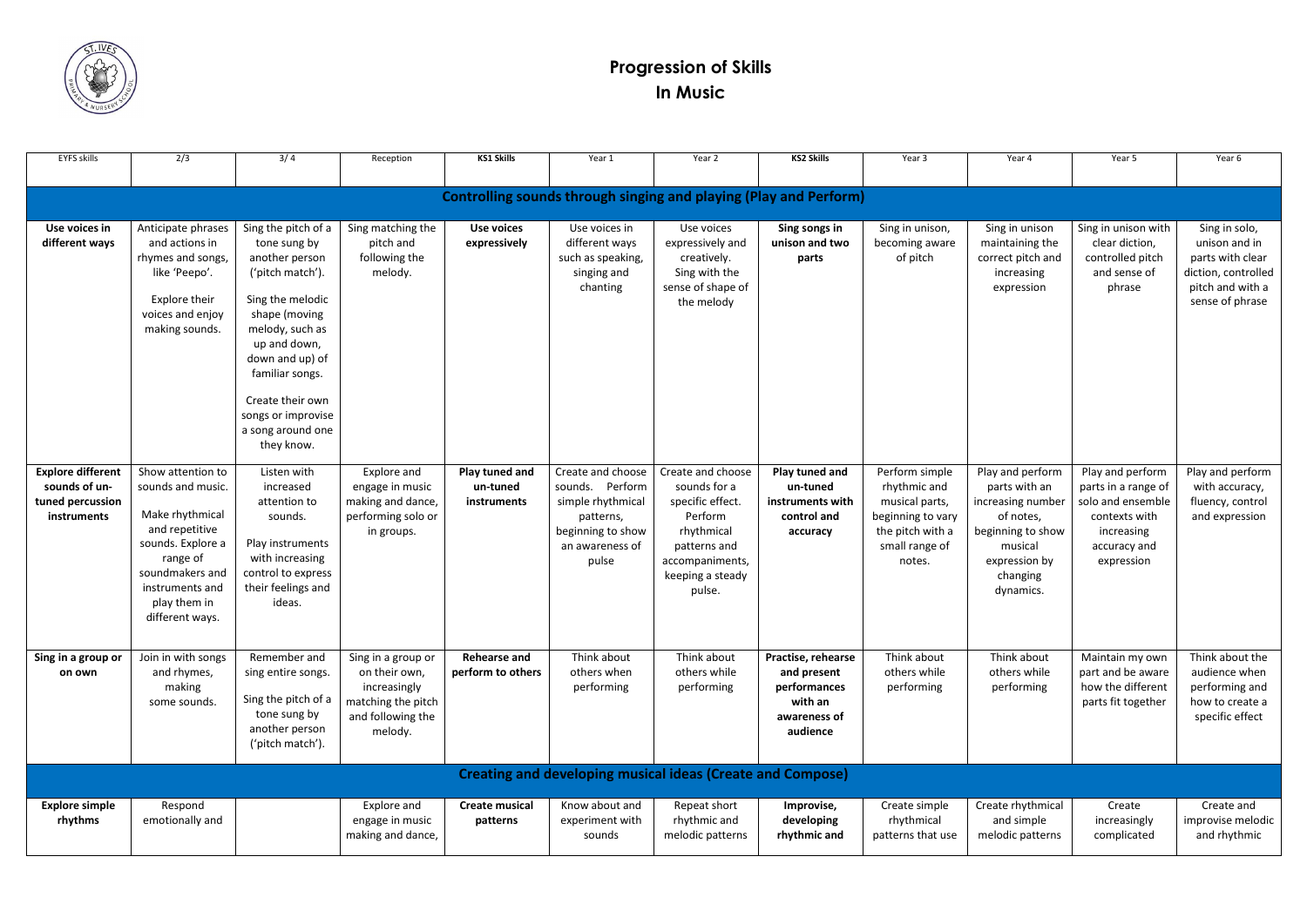|                                                                            | physically to music<br>when it changes. |                                                                                                                                                                  | performing solo or<br>in groups.                                                                          | Explore, choose<br>and organise<br>sounds and<br>musical ideas                                                                                  | Recognise and<br>explore how<br>sounds can be<br>organised<br>Identify and<br>organise sounds<br>using simple<br>criteria e.g. loud,<br>soft, high low | Begin to explore<br>and choose and<br>order sounds<br>using the inter-<br>related<br>dimensions of<br>music                                                                   | melodic material<br>when performing<br>Explore, choose,<br>combine and<br>organise musical<br>structures                                                                   | a small range of<br>notes<br>Begin to join<br>simple layers of<br>sound, e.g. a<br>background<br>rhythm and a solo<br>melody | using an increased<br>number of notes<br>Join layers of<br>sound, thinking<br>about musical<br>dynamics of each<br>layer and<br>understanding the<br>effect | rhythmic and<br>melodic phrases<br>within given<br>structures                                                    | phrases as part of<br>a group<br>performance and<br>compose by<br>developing ideas<br>within a range of<br>given musical<br>structures                                                            |
|----------------------------------------------------------------------------|-----------------------------------------|------------------------------------------------------------------------------------------------------------------------------------------------------------------|-----------------------------------------------------------------------------------------------------------|-------------------------------------------------------------------------------------------------------------------------------------------------|--------------------------------------------------------------------------------------------------------------------------------------------------------|-------------------------------------------------------------------------------------------------------------------------------------------------------------------------------|----------------------------------------------------------------------------------------------------------------------------------------------------------------------------|------------------------------------------------------------------------------------------------------------------------------|-------------------------------------------------------------------------------------------------------------------------------------------------------------|------------------------------------------------------------------------------------------------------------------|---------------------------------------------------------------------------------------------------------------------------------------------------------------------------------------------------|
|                                                                            |                                         |                                                                                                                                                                  |                                                                                                           |                                                                                                                                                 |                                                                                                                                                        | <b>Responding and reviewing (Appraising)</b>                                                                                                                                  |                                                                                                                                                                            |                                                                                                                              |                                                                                                                                                             |                                                                                                                  |                                                                                                                                                                                                   |
| <b>Explore basic</b><br>dimensions of<br>music; pulse,<br>rhythm and pitch | Move and dance<br>to music.             | Respond to what<br>they have heard,<br>expressing<br>their thoughts and<br>feelings<br>Sing the pitch of a<br>tone sung by<br>another person<br>('pitch match'). | Listen attentively,<br>move to and talk<br>about music,<br>expressing their<br>feelings and<br>responses. | <b>Explore and</b><br>express ideas and<br>feelings about<br>music using<br>movement, dance<br>and expressive<br>musical language               | Talk about how<br>music makes you<br>feel or want to<br>move. E.g. it<br>makes me want to<br>jump/sleep/shout<br>etc                                   | Respond to<br>different moods in<br>music and explain<br>thinking about<br>changes in sound                                                                                   | Analyse and<br>compare sounds.<br><b>Explore and</b><br>explain ideas and<br>feelings about<br>music using<br>movement, dance<br>and expressive<br>and musical<br>language | explore and<br>comment on the<br>ways sounds can<br>be used<br>expressively                                                  | recognise and<br>explore the ways<br>sounds can be<br>combined and<br>used expressively<br>and comment on<br>this effect                                    | describe, compare<br>and evaluate<br>different types of<br>music beginning<br>to use musical<br>words            | describe, compare<br>and evaluate<br>different types of<br>music using a<br>range of musical<br>vocabulary<br>including the<br>inter-related<br>dimensions of<br>music                            |
| Find the pulse<br>through<br>movement and<br>clapping                      | Clap to music                           | Clap to music<br>sometimes finding<br>the correct pulse<br>with an adult                                                                                         | Clap to the pulse<br>of the music                                                                         | <b>Make</b><br>improvements to<br>my own work                                                                                                   | Think about and<br>make simple<br>suggestions about<br>what could make<br>their own work<br>better. E.g: play<br>faster or louder                      | Identify what<br>improvements<br>could be made to<br>own work and<br>make these<br>changes, including<br>altering use of<br>voice, playing of<br>and choice of<br>instruments | <b>Reflect on and</b><br>improve own and<br>others work in<br>relation to its<br>intended effect                                                                           | Comment on the<br>effectiveness of<br>own work,<br>identifying and<br>making<br>improvements                                 | Comment on the<br>effectiveness of<br>won work,<br>identifying and<br>making<br>improvements<br>based on its<br>intended outcome                            | Comment on the<br>success of own<br>and others work,<br>suggesting<br>improvements<br>outcomes                   | Evaluate the<br>success of own<br>and others work,<br>suggesting specific<br>improvements<br>based on intended   based on intended<br>outcomes and<br>comment on how<br>this could be<br>achieved |
|                                                                            |                                         |                                                                                                                                                                  |                                                                                                           |                                                                                                                                                 |                                                                                                                                                        | Listening and applying knowledge and understanding                                                                                                                            |                                                                                                                                                                            |                                                                                                                              |                                                                                                                                                             |                                                                                                                  |                                                                                                                                                                                                   |
|                                                                            |                                         |                                                                                                                                                                  |                                                                                                           | Listen with<br>concentration and<br>recall sounds<br>within increasing<br>aural memory                                                          | Begin to identify<br>simple repeated<br>patterns and<br>follow basic<br>musical<br>instructions                                                        | Identify and<br>recognise<br>repeated patterns<br>and follow a wider<br>range of musical<br>instructions                                                                      | Listen with<br>attention to detail<br>and to internalise<br>and recall sounds                                                                                              | listen with<br>attention and<br>begin to recall<br>sounds                                                                    | Listen to and<br>recall patterns of<br>sounds with<br>increasing<br>accuracy.                                                                               | listen to and recall<br>a range of sounds<br>and patterns of<br>sounds<br>confidently                            | listen to,<br>internalise and<br>recall sounds and<br>patterns of sounds<br>with accuracy and<br>confidence                                                                                       |
|                                                                            |                                         |                                                                                                                                                                  |                                                                                                           | Know how to<br>combine musical<br>elements of pitch,<br>duration,<br>dynamics, tempo,<br>timbre, texture<br>and silence can be<br>organised and | Begin to<br>understand that<br>musical elements<br>can be used to<br>create different<br>moods and effects                                             | Understand how<br>musical elements<br>create different<br>moods and<br>effects.                                                                                               | Know how the<br>combined musical<br>elements of pitch,<br>duration,<br>dynamics, tempo,<br>timbre, texture<br>and silence can be<br>organised within                       | Begin to<br>understand how<br>different musical<br>elements are<br>combined and<br>used to create an<br>effect               | Understand how<br>different musical<br>elements are<br>combined and<br>used expressively.                                                                   | Begin to identify<br>the relationship<br>between sounds<br>and how music<br>can reflect<br>different<br>meanings | Identify and<br>explore the<br>relationship<br>between sounds<br>and how music<br>can reflect                                                                                                     |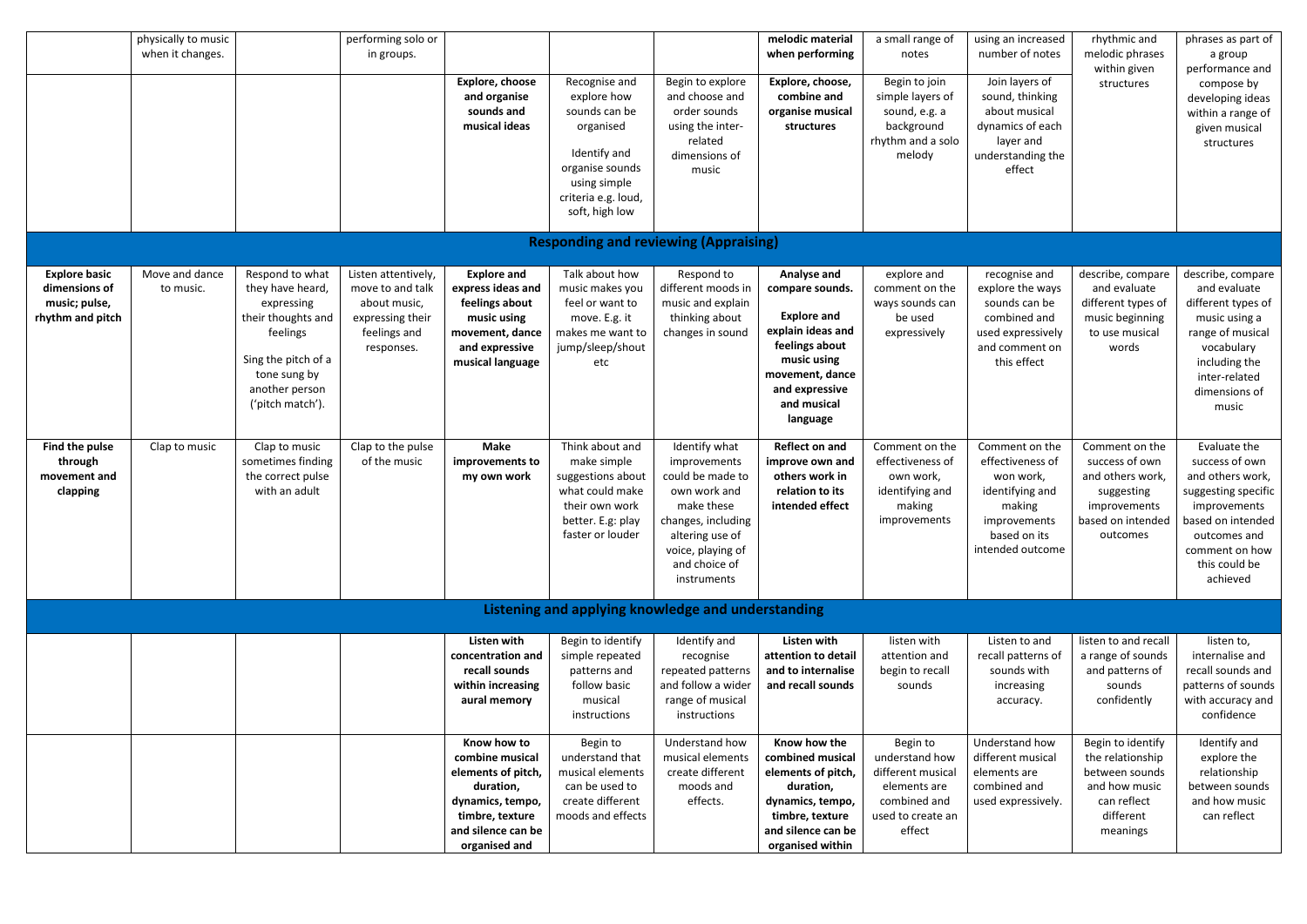|  | used expressively<br>within simple<br>structures                                                                                                              |                                                                                                                                            |                                                                                                                                                                                                                       | musical structures<br>and used to<br>communicate<br>different moods<br>and effects                                                   |                                                                                                                             |                                                                                                                                                                      |                                                                                                                                                                                                                                    | different<br>meanings                                                                                                                                                                                                                                   |
|--|---------------------------------------------------------------------------------------------------------------------------------------------------------------|--------------------------------------------------------------------------------------------------------------------------------------------|-----------------------------------------------------------------------------------------------------------------------------------------------------------------------------------------------------------------------|--------------------------------------------------------------------------------------------------------------------------------------|-----------------------------------------------------------------------------------------------------------------------------|----------------------------------------------------------------------------------------------------------------------------------------------------------------------|------------------------------------------------------------------------------------------------------------------------------------------------------------------------------------------------------------------------------------|---------------------------------------------------------------------------------------------------------------------------------------------------------------------------------------------------------------------------------------------------------|
|  | <b>Understand that</b><br>sounds can be<br>different can be<br>made in different<br>ways and<br>described using<br>given and<br>invented signs<br>and symbols | Begin to represent<br>sounds with<br>simple sounds<br>including shapes<br>and marks                                                        | Confidently<br>represent sounds<br>with a range of<br>symbols, shapes<br>or marks                                                                                                                                     | Know that music<br>is produced in<br>different ways<br>and described<br>through relevant<br>established and<br>invented<br>notations | Begin to recognise<br>simple notations<br>to represent<br>music, including<br>pitch and volume                              | Understand and<br>begin to use<br>established and<br>invented musical<br>notations to<br>represent music                                                             | Recognise and use<br>a range of musical<br>notations<br>including staff<br>notation                                                                                                                                                | Use and apply a<br>range of musical<br>notations<br>including staff<br>notation, to plan,<br>revise and refine<br>musical material                                                                                                                      |
|  | Know how music<br>is used for<br>particular<br>purposes                                                                                                       | Listen to short,<br>simple pieces of<br>music and talk<br>about when and<br>why they may<br>hear it. E.g: a<br>lullaby or Wedding<br>march | Listen to pieces of<br>music and discuss<br>where and when<br>they may be heard<br>explaining why<br>using simple<br>musical<br>vocabulary. E.g.<br>It's quiet and<br>smooth so it<br>would be good for<br>a lullaby. | <b>Understand how</b><br>time and place<br>can influence the<br>way music is<br>created                                              | Listen to and<br>begin to respond<br>to music drawn<br>from different<br>traditions and<br>great composers<br>and musicians | Listen to,<br>understand a wide<br>range of high<br>quality live and<br>recorded music<br>drawn from<br>different<br>traditions, great<br>composers and<br>musicians | Listen to a range<br>of high quality,<br>live and recorded<br>music from<br>different<br>traditions,<br>composers and<br>musicians and<br>begin to discuss<br>their differences<br>and how music<br>may have changed<br>over time. | Develop an<br>understanding of<br>the history of<br>music from<br>different, cultures,<br>traditions,<br>composers and<br>musicians<br>evaluating how<br>venue, occasion<br>and purpose<br>effects the way<br>that music is<br>created and<br>performed |

\*Inter-related dimensions of music (dynamics):

- PULSE: the steady beat of a piece of a piece of music
- PITCH: the melody and the way the notes change from low to high and vice versa.
- RHYTHM: or duration is the pattern of long and short sounds in a piece of music
- DYNAMICS: Loud and soft TEMPO: Fast and slow
- TIMBRE: The type of sound whisper/hum/sing/talk (examples with the voice) or twinkly/hard/soft (examples with instruments)
- TEXTURE: Layers of sound (number of instruments or voices playing together)
- STRUCTURE: The way the music is laid out –e.g. Verse, chorus, verse.

| usic<br>흥 | Performance to an audience:<br>Harvest Festival<br>Christmas production/Panto<br>Easter<br><b>Class Assembly</b><br>Year 6 Final performance |
|-----------|----------------------------------------------------------------------------------------------------------------------------------------------|
|           | Big sing:<br>Song of the week: links to music of the week<br>Values: links to school values                                                  |